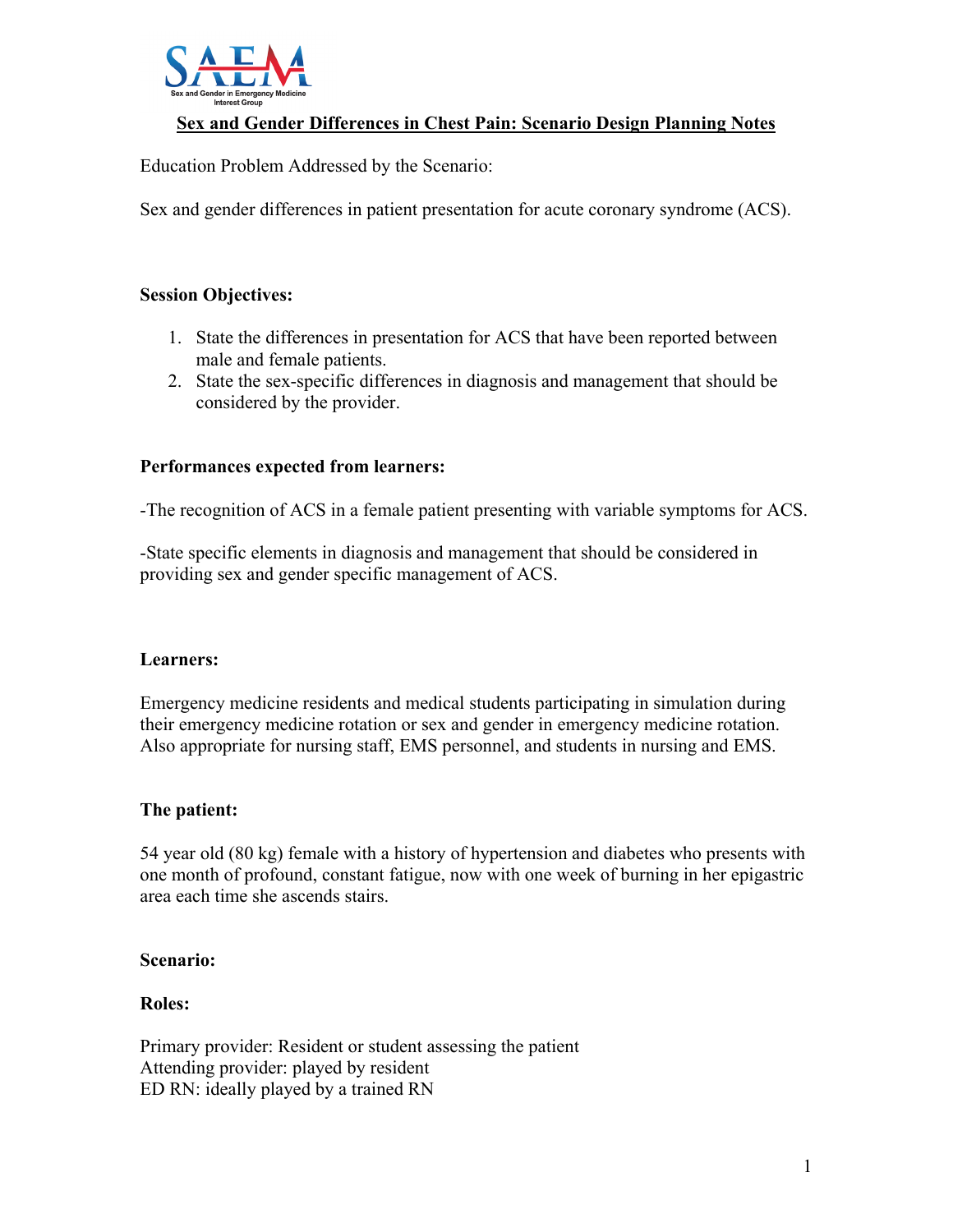

Other stakeholders: The patient's husband On call Cardiology – available by phone only; capable of activating catheterization laboratory

### **Orientation:**

This is a 54 year old (80 kg) female with a history of hypertension, GERD, and diabetes who presents with one month of profound, constant fatigue, now with one week of burning in her epigastric area each time she ascends stairs. She is accompanied by her husband who reports that his wife has been non-compliant with her GERD medication, and that the last time this happened, she had to be admitted because the ulcer 'burned through the wall of her stomach'.

EMS notes her vitals as follows: BP 145/85, HR 98 bpm, SpO2 96% on room air. EMS placed the patient on the monitor but provided no other interventions. She remained stable en route. Pain control was deferred, as the patient denied any pain in the ambulance.

#### **Initial assessment:**

ED RN: Assessment of vitals: HR 96, BP 145/80, SpO2 98% on room air, Temperature 98F. Monitor: Sinus tachycardia.

ED resident: Perform history and physical examination.

History: One month of profound fatigue, even at rest. No shortness of breath or chest, pain, but describes a burning epigastric pain which occurs only when she walks upstairs or exerts herself.

PMH: Diet-controlled hypertension Diet-controlled GERD Type II Diabetes

Meds: Metformin 1000 mg BID

Allergies: 'I try to avoid all over the counter pain pills, like aspirin or ibuprofen, because they always upset my acid reflux'.

Social: married, retired school teacher, smokes 5 cigarettes per day with a prior heavy smoking history of 1 pack per day for 25 years.

Family history: No family history of CAD, stroke, sudden death, or major GI issues.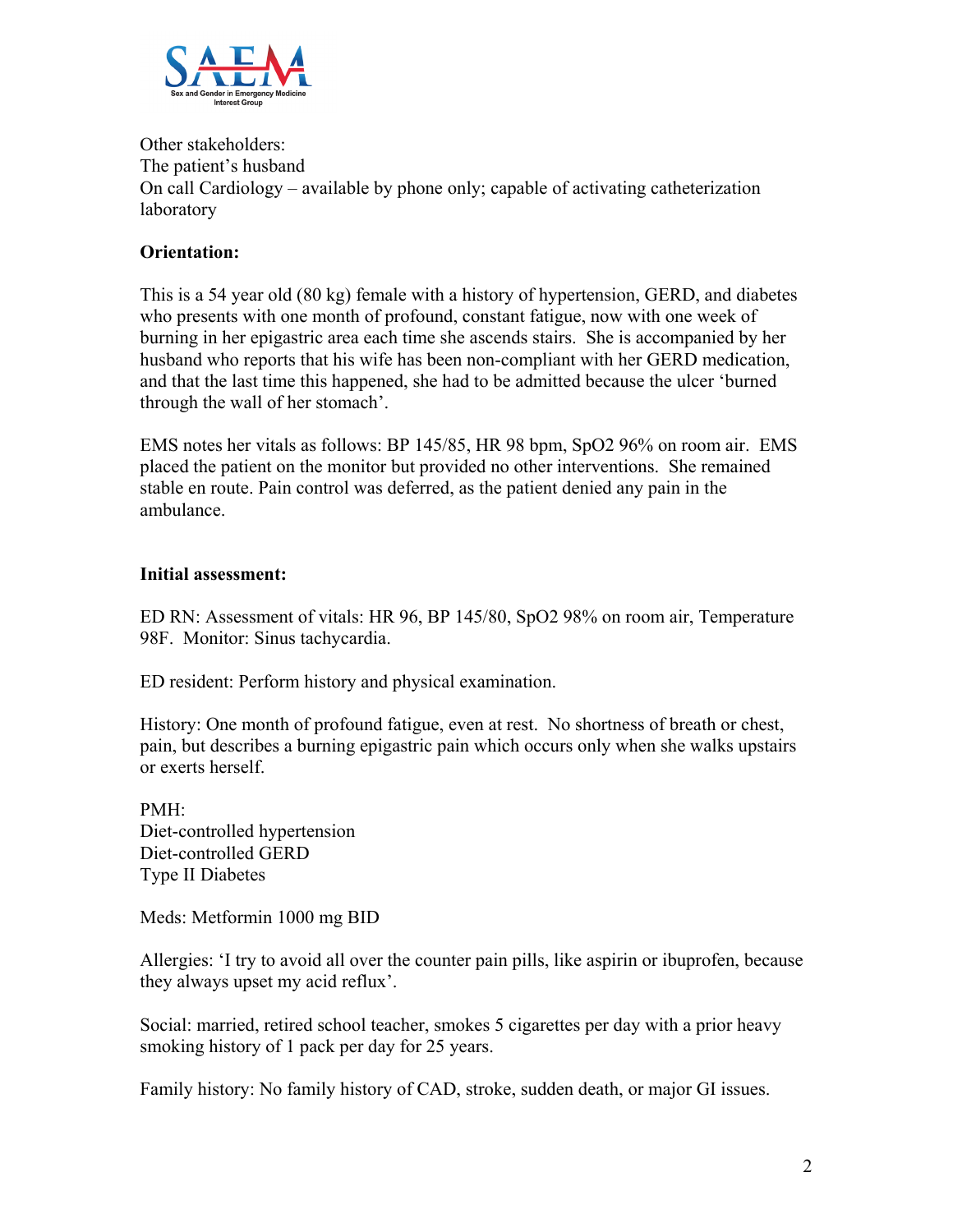

#### ROS otherwise negative.

#### *Examination*:

- HEENT: Normal
- Lungs: Good chest rise and symmetric BS
- Heart: RRR, normal S1 and S2
- Abd: soft, non-tender
- Ext: notable for a tender, externally rotated and shortened right LE; distal pulses intact; normal distal sensation and able to move toes.
- Neuro: GCS 15

#### **ED intervention:**

Resident to take a full history and perform physical examination.

Resident to order work up for epigastric pain and generalized weakness: CBC, Metabolic profile with lipase and liver function testing, Coagulation studies, troponin, and consider CXR/AXR.

Resident to order and interpret initial ECG within 10 minutes of arrival as normal sinus rhythm.

Patient requests pain control. Resident to provide aspirin 324 mg by mouth, consider nitroglycerin, consider opioid medication.

ED resident to call for and interpret chest  $X$  ray (and or abdominal  $X$  ray) as normal.

Resident to order repeat ECG when patient complains of worsening fatigue, generalized weakness, and now states she is developing worsening severe nausea.

ED resident to interpret repeat ECG as STEMI.

ED resident to place stat page to Cardiology and discuss the patient's need for heart catheterization for STEMI.

Patient to heparinize patient and prepare patient for immediate transfer to heart catheterization laboratory.

End of scenario.

#### **Scenario Logistics:**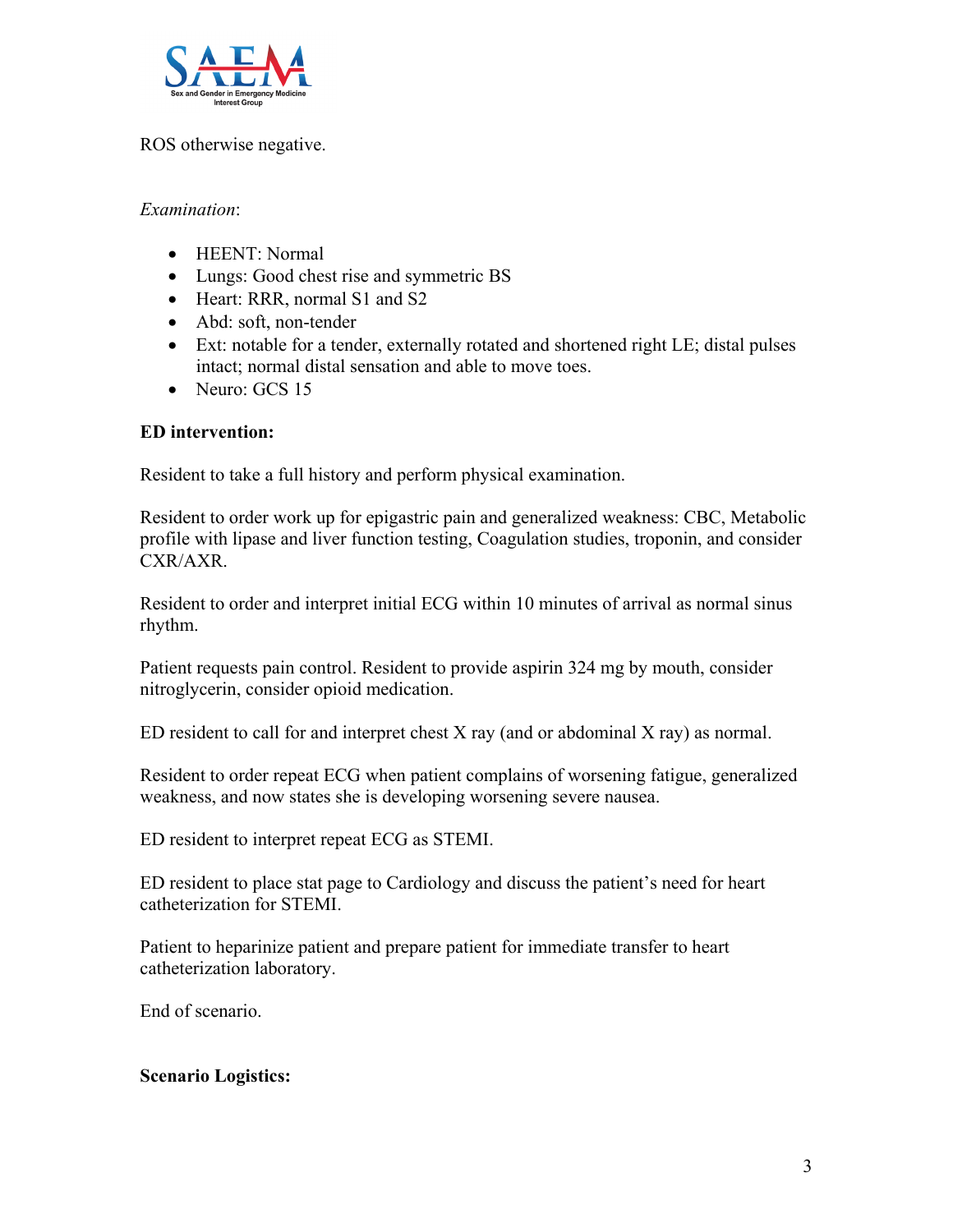

Location: ED resuscitation bay

Equipment: Cardiac monitor with BP, HR, SpO2 monitoring Simulation Mannikin with female voice, breasts, female clothing

Medications: morphine IV, ASA by mouth, heparin bolus IV, (resident may also order GI cocktail)

Supporting media: ECG with normal sinus rhythm ECG with STEMI CXR/AXR normal CBC, metabolic profile, coags – normal Troponin 0.07 ng/mL

#### **Main themes for debriefing:**

Discussion of sex-differences in presentation for ischemic heart disease: only about 1/3 of females with ischemic heart disease experience chest pain as a symptom. Compared with males, females are more likely to complain of fatigue or generalized weakness during the month preceding their myocardial infarction. Females may also complain of other symptoms such as nausea, jaw pain, or shoulder pain.

When comparing female and male patients with diabetes, the risk of MI in females is two-fold higher than males.

When comparing female smokers to male smokers, smoking increases risk of CAD by 25% more in females compared to males.

Knowledge of sex/gender specific risk attribution by these risk factors is important in risk stratification of patients presenting to the ED in whom ischemic heart disease is on the differential diagnosis.

Overall mortality during hospitalization in patients admitted for MI is higher in females: 17% for females versus 12% for males.

Females with ACS have higher rates of cardiogenic shock, bleeding, and vascular complications.

In females with STEMI, percutaneous coronary intervention (PCI) is shown to be superior to fibrinolysis in reducing the incidence of sequelae of STEMI

#### **Measurements of whether learners met objectives:**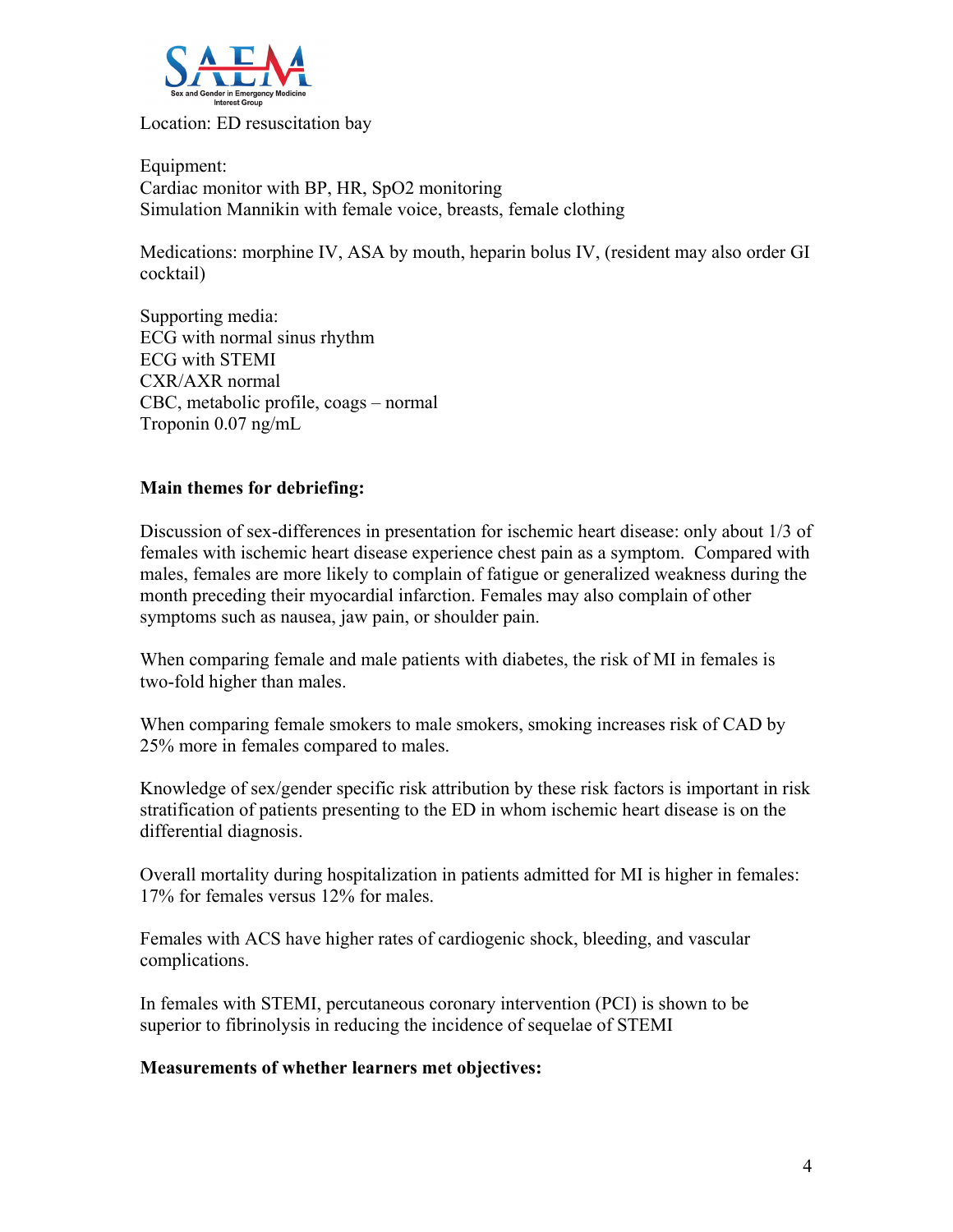

By the end of the simulation and debriefing session, learners must state the sexdifferences in presentation, risk factors, and management for ischemic heart disease.

## **Debriefing Plan**

*Method:* 

- Group
- Video Review if available
- Reactions: "How did that feel?" "What do you think went well?"
- Plus/Delta "What went well" "What could have gone better" "What might have been different if the patient in this scenario was a male?"
- Advocacy/Inquiry "I noticed…" "It seems that it may be helpful to talk about this in more detail" "Many providers have trouble with this...."

Sample advocacy/inquiry questions:

- 1. I noticed that the patient did not receive aspirin in the pre-hospital setting, and that it took some time before ECG and aspirin were considered in the ED. What do you think might have gone better? Are there considerations for your future practice based on your experience today?
- 2. I noticed that the patient presented with variable complaints for STEMI how do you think you might change your practice in terms of identification of female patients with possible cardiac disease, as well as risk stratification after this experience today?

#### *Materials:*

• Summary slides/outline/questions from chapter on sex differences acute care cardiology.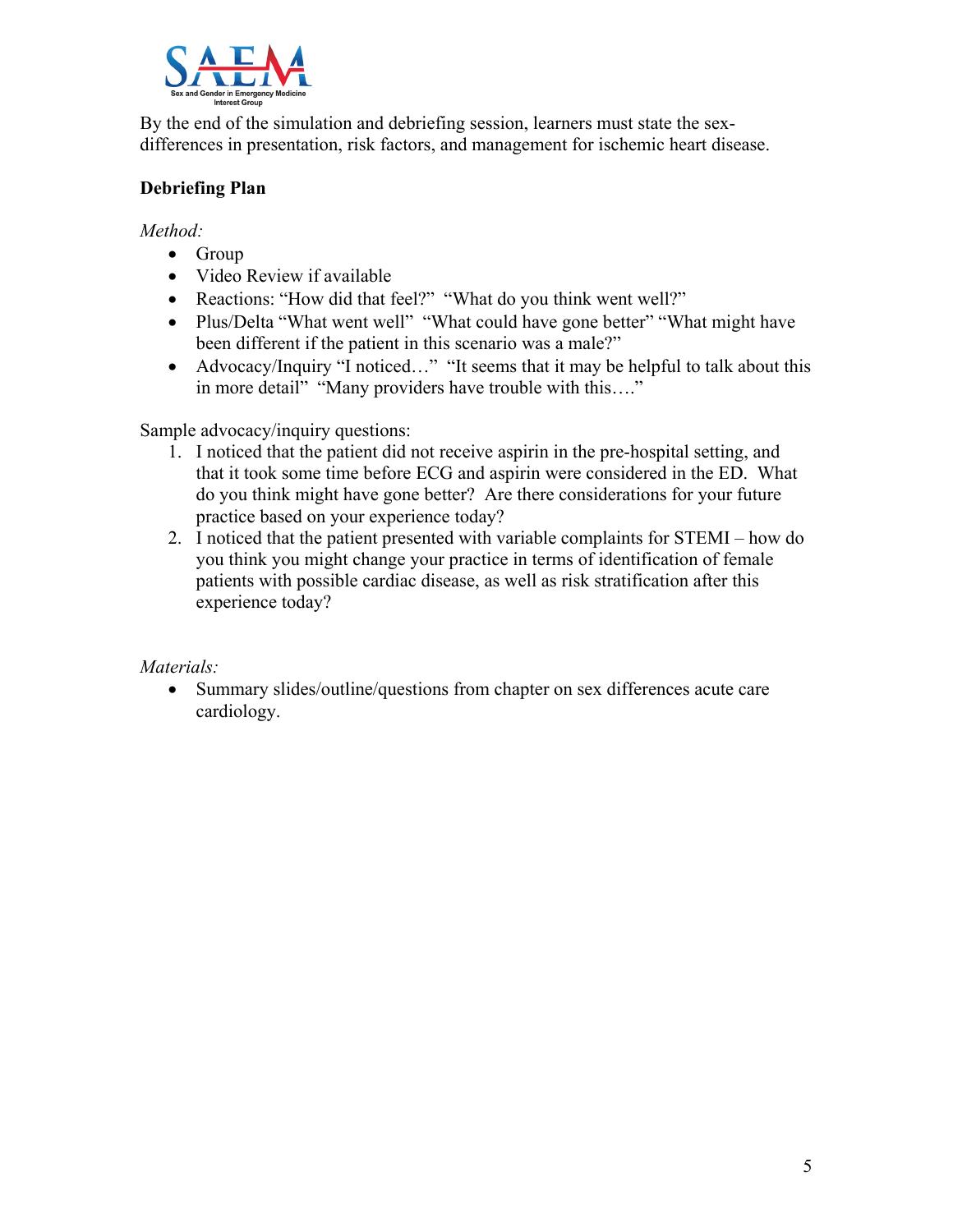

#### **Name:**

**Case: Faculty:**

# **Critical Action Checklist**

| Yes<br>$1\sqrt{ }$ | N٥                        | Assigned clear roles              |
|--------------------|---------------------------|-----------------------------------|
| $2 \mid$           | $\perp$                   | Used Closed-Loop<br>Communication |
| 3)                 | $\mathbf{1}$              | Reevaluate & Summarize            |
| 4)                 | $\mathbf{I} = \mathbf{I}$ | Address parent concerns           |

#### **Dangerous Actions:**

Failure to order ECG, aspirin, heparin, and consult Cardiology in a timely fashion.

## **Examiner Comments:**

| <b>Performance Rating</b> |                     |              |   |                   |   |   |   |   |
|---------------------------|---------------------|--------------|---|-------------------|---|---|---|---|
|                           | <b>UNACCEPTABLE</b> |              |   | <b>ACCEPTABLE</b> |   |   |   |   |
|                           | 1                   | $\mathbf{2}$ | 3 | 4                 | 5 | 6 | 7 | 8 |
| Data                      |                     |              |   |                   |   |   |   |   |
| Acquisition               |                     |              |   |                   |   |   |   |   |
| Problem                   |                     |              |   |                   |   |   |   |   |
| Solving                   |                     |              |   |                   |   |   |   |   |
| Patient                   |                     |              |   |                   |   |   |   |   |
| Management                |                     |              |   |                   |   |   |   |   |
| Resource                  |                     |              |   |                   |   |   |   |   |
| <b>Utilization</b>        |                     |              |   |                   |   |   |   |   |
| Care                      |                     |              |   |                   |   |   |   |   |
| Provided                  |                     |              |   |                   |   |   |   |   |
| Outcome                   |                     |              |   |                   |   |   |   |   |
| Interpersonal             |                     |              |   |                   |   |   |   |   |
| Relationships             |                     |              |   |                   |   |   |   |   |
| Overall                   |                     |              |   |                   |   |   |   |   |
| Clinical                  |                     |              |   |                   |   |   |   |   |
| Competence                |                     |              |   |                   |   |   |   |   |

#### **Case Specific Performance Criteria: 5 is Minimum Passing**

**Data:** 5 or 6 Gets rapid key history  $\rightarrow$  3-4 Lengthy or inadequate history **Problem Solving:** 5 or 6 Moves quickly through Hx/PE, consults Cardiology and

initiates plan for rapid transfer to heart catheterization lab.

**Patient Management:** 5 or 6 Rapidly assesses patient's history, including medications and allergies, and provides appropriate analgesia, as well as aspirin and heparin.

**Resource Use:** obtain consultations, mobilizes team for sedation/reduction

**Care Provided:** Was the clinical care appropriate for the diagnosis?

**Interpersonal:** Communicates clearly with patient by providing updates on plan and reassessing symptoms. Communicates clearly with colleagues regarding plan. **Overall Competence:** Your overall impression of how the learner did.

**Overall Score:** (Avg. of 7 areas) =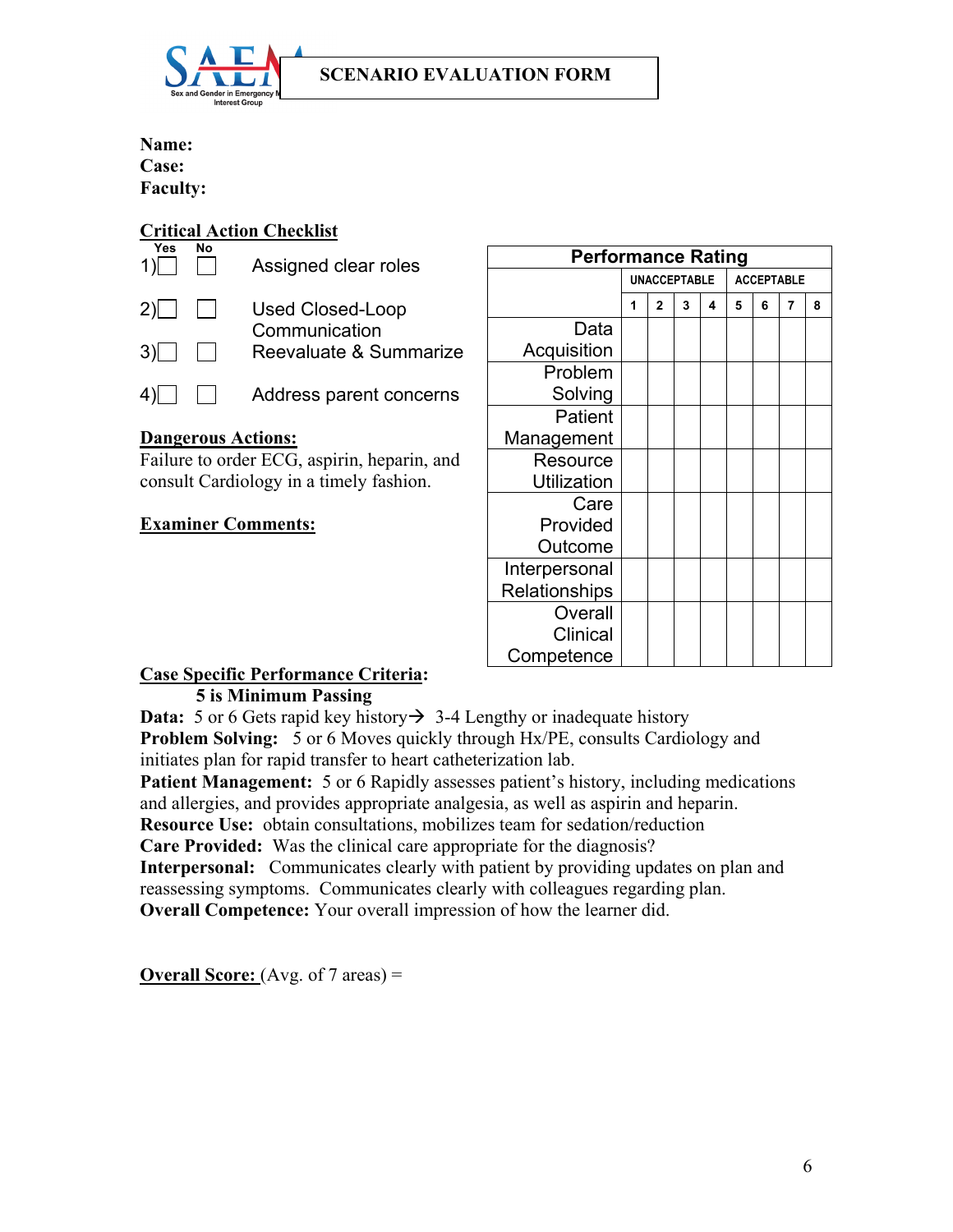

 **Stimulus # 1 Normal CXR**

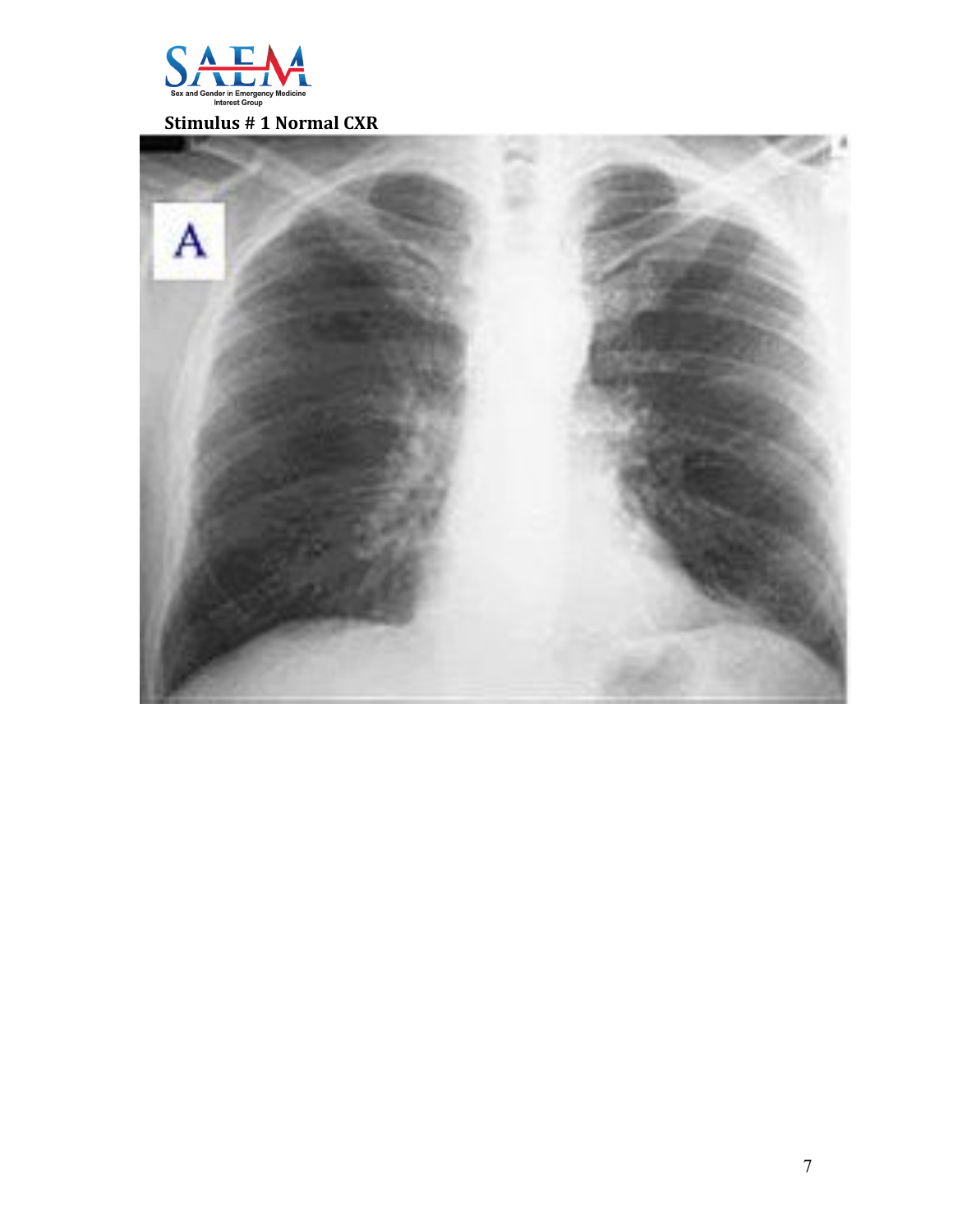

# **Stimulus #2 – Laboratory results**

# **Laboratory results (Normal range):**

# **CBC**

| <b>WBC</b> | $12,000/\text{mm}3(4500 - 10,000/\text{mm}3)$           |
|------------|---------------------------------------------------------|
| Hgb        | 12.5g/dL (Males 13.5-16.5 g/dL; Females 12.0-15.0 g/dL) |
| Hct        | 36% (Males 41-50%; Females 36-44%)                      |
| Platelets  | 115,000mm3 (100,000-450,000)                            |
| Segs       | $80\%$ (54-62%)                                         |
| Lymphs     | $9\%$ (24-44%)                                          |
| Monos      | $7\%$ (3-6%)                                            |

# **Chemistry**

| 135 mEq/L (135-147 mEq/L)                  |
|--------------------------------------------|
| 4.0 mEq/L $(3.5-5.2 \text{ mEq/L})$        |
| 20 mEq/L (19-25 mEq/L)                     |
| 104 mEq/L (95-107 mEq/L)                   |
| $162 \text{ mg/dL} (60-110 \text{ mg/dL})$ |
| $25 \text{ mg/dL}$ (7-20 mg/dL)            |
| 1.1 mg/dL $(0.5-1.4 \text{ mg/dL})$        |
|                                            |

# **Urinalysis**

| Yellow (Yellow: light pale to dark amber) |  |
|-------------------------------------------|--|
| $1.030(1.005-1.025)$                      |  |
| Negative $(< 130$ mg/dL)                  |  |
| Negative (Negative)                       |  |
| Negative (Negative)                       |  |
| Negative (Negative)                       |  |
| Negative (Negative)                       |  |
| Leukocyte esterase Negative (Negative)    |  |
| $0-2/HPF \leq 2/HPF$                      |  |
| $0-2/HPF$ (<2/HPF)                        |  |
| Negative (Negative)                       |  |
|                                           |  |

# **Venous blood gas**

| pH   | $7.34(7.32 - 7.42)$                      |
|------|------------------------------------------|
| pCO2 | $34 \text{ mm/Hg} (38-52 \text{ mm/Hg})$ |

# **Liver panel**

| <b>AST</b> | 35 U/L (8-48 U/L)                     |
|------------|---------------------------------------|
| <b>ALT</b> | 38 U/L (7-55 U/L)                     |
| Alk Phos   | 60 U/L (45-115 U/L)                   |
| T. Bili    | $0.8$ mg/dL $(0.1-1.2 \text{ mg/dL})$ |
| Albumin    | $4.0g/dL$ (3.5-5.0 g/dL)              |
| Protein    | 7.0g/dL $6.3$ -7.9 g/dL)              |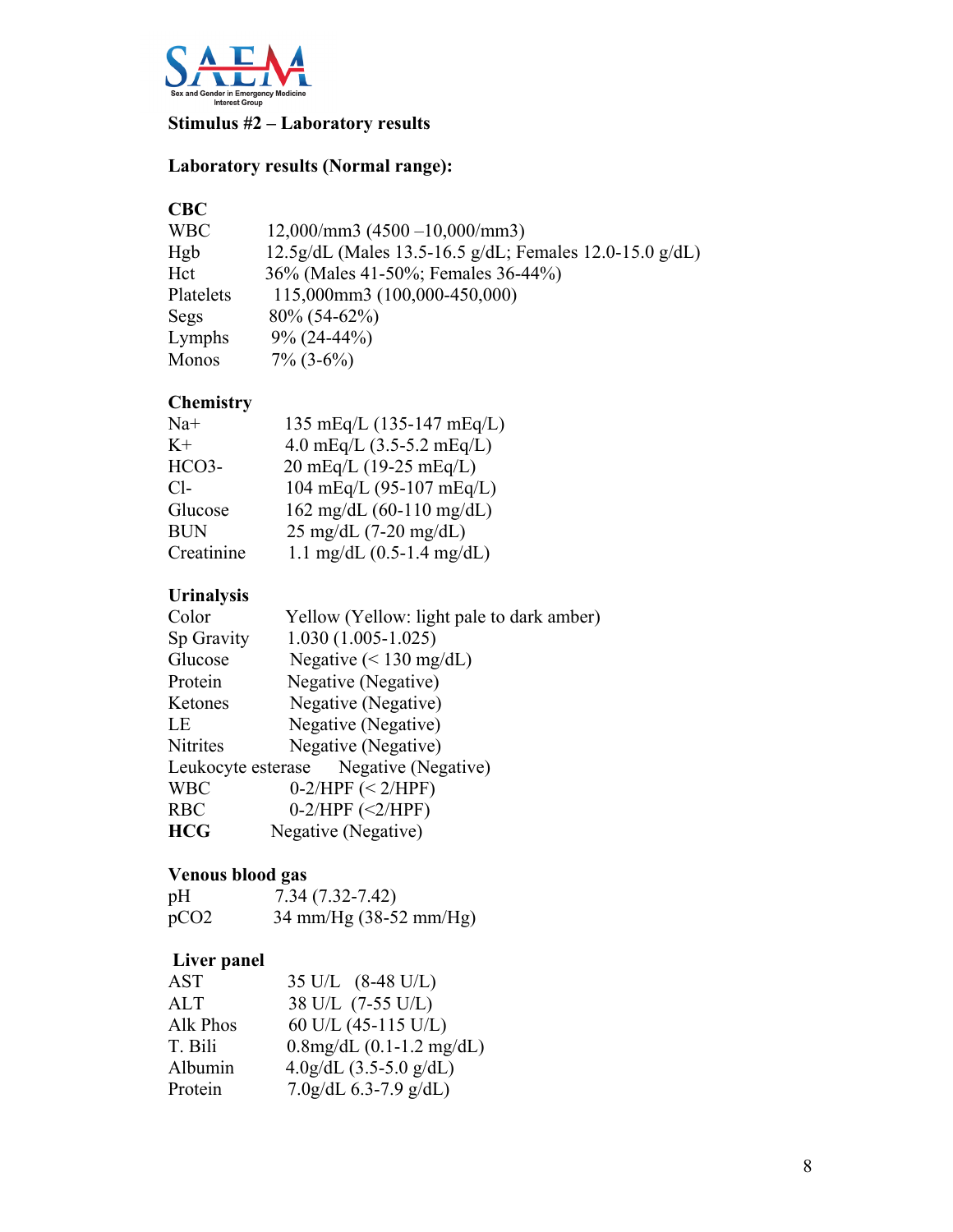

Lipase 70 U/L (0-160 U/L)

# **Coagulation Studies**

| INR | $1.0(0.8-1.2)$                 |
|-----|--------------------------------|
| PTT | $32$ seconds $(25-35$ seconds) |

 **Troponin I** 0.07 ng/mL (less than 0.02 ng/mL)

# **ECG 1**